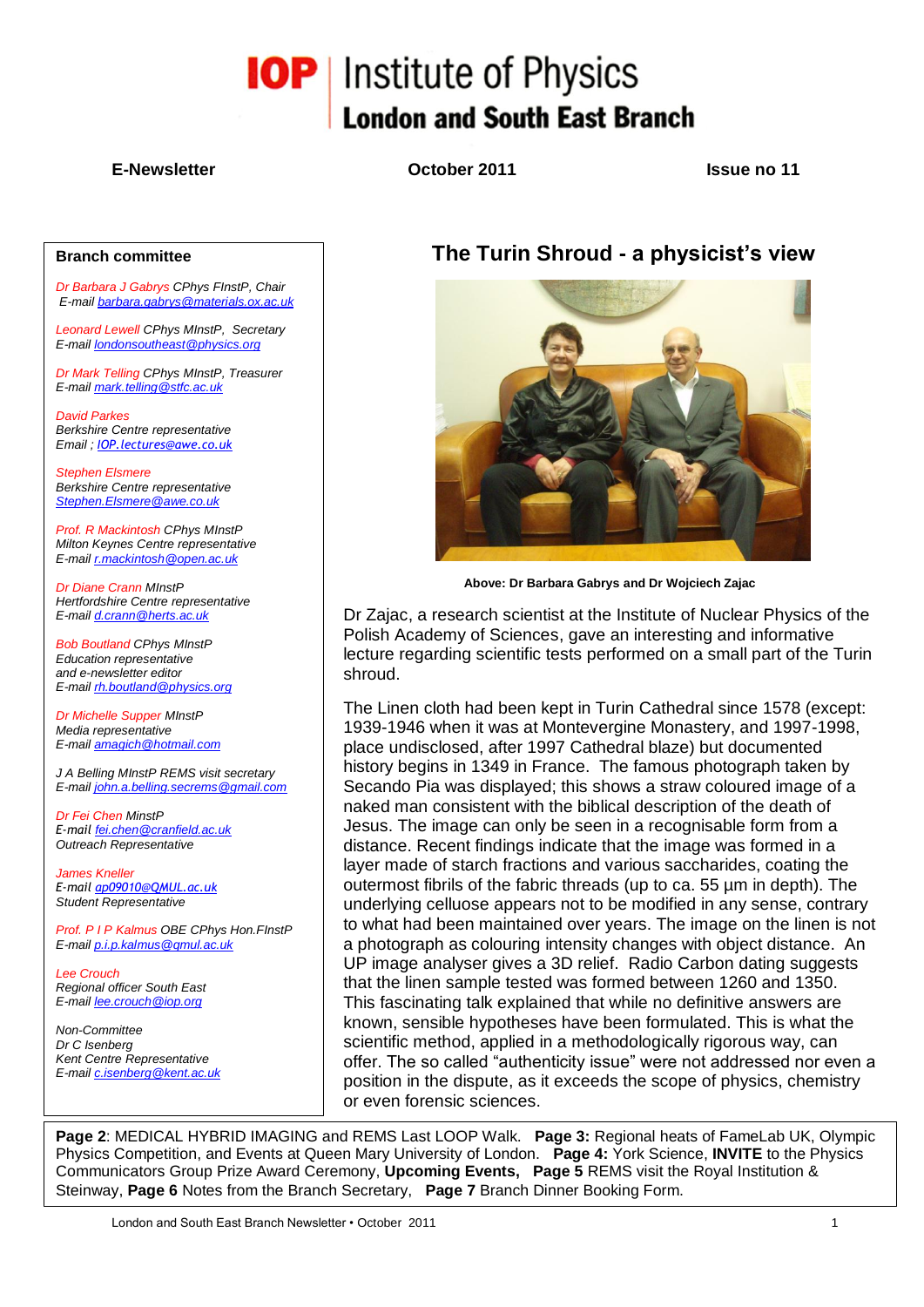#### **MEDICAL HYBRID IMAGING: KENT CENTRE University of Canterbury 11 October 2011**



Dr Gordon Ellul (above), from the Kent and Canterbury Hospital, explained the advances in a number of medical imaging techniques commonly available in hospitals. Among the commonest methods are the positron emission tomography (PET) and computerised tomography (CT). These build up a 3-D picture of the internal structure of the body from 2-D sections. Thus producing pictures of the internal organs and identifying disease.

The PET scan requires the injection of a radioactive positron emitter into the patient's blood. This emits positrons which interact with body cells to produce pairs of ϒ-rays . The ϒ- rays are detected and an image of the organs/disease computationally constructed.

CT uses X-rays to provide the images of the internal organs. Current machines take PET and CT scans simultaneously. The two pictures , with resolutions of about 1 mm , enable most abnormalities to be identified.

In addition MRI machines, using magnetic resonance imaging based on proton resonance, provide a further 3-D images of internal organs. Many examples of diseased patients were discussed and their treatments explained.

#### **Dr Cyril Isenberg**



**REMS Members celebrate at the end of the London Loop Walk.**

**Pictures from George Freeman**



**REMS Last LOOP Walk**

David and Gill Pick took us on the last London Loop Walk on 8 October. This was a relatively short walk from Rainham to Purfleet. Part of the walk was closed but an alternative route along a board walk over the local marsh was good. We joined the walk on the sea wall overlooking the Thames Estuary at the point where the concrete barges that were used in the invasion in WWII are dumped.



The rest of the walk was along the sea wall, past an enormous land-fill site (now grassed over) and the RSPB reserve (where the tea and bread pudding are good). In Purfleet only one of the five ancient explosive stores remains. These stored and tested gunpowder in the time of the Napoleonic wars etc. The end of the walk was at the Royal Hotel where we had a celebratory lunch with champagne that David bought us.

Hats off to David and Gill as they have done the whole of the 150 mile loop twice. Some of them are worth repeating especially the high open areas on the North Downs and Chilterns owned by the Corporation of London. Thank you very much Gill and David for taking us to some very interesting places which we would not normally have visited.

#### **George Freeman**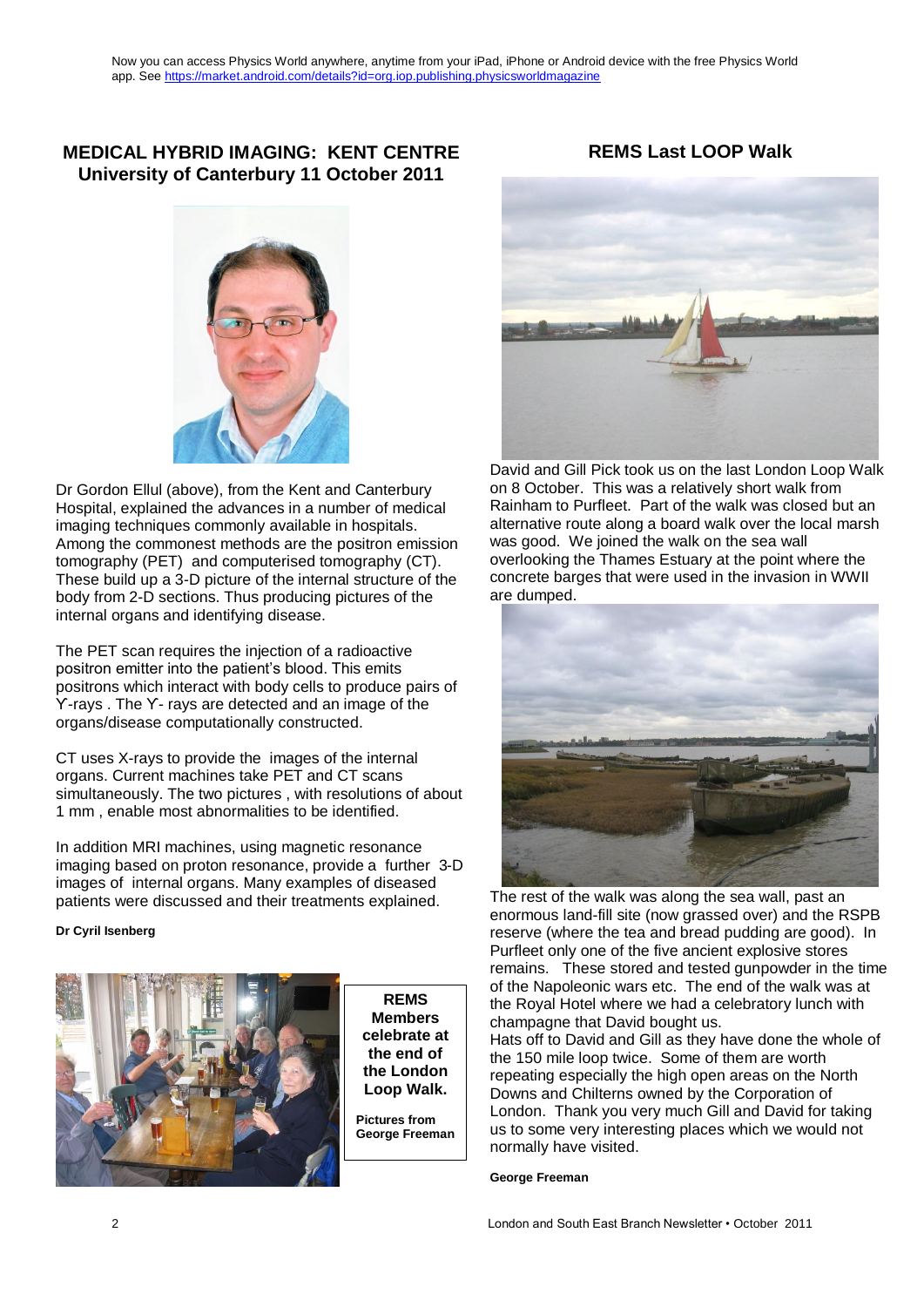#### **Regional heats of FameLab UK**

The search is on for the new voices of science communication. The regional heats of FameLab UK, the UK's biggest competition for new talent to engage the public in science, will start in October 2011. We'd love it if you could help spread the word to drive entries. We've created some materials to help you do just that, including copy for your website and a Q&A for those who want to find out more. Please see: <http://famelab.org/uk/famelab-uk-2011/shout-out>

FameLab was set up in 2004 by Cheltenham Science Festival in partnership with NESTA. In 2007 the competition was adopted by the British Council as one of its flagship science engagement projects first in a South East Europe pilot and then expanding this in 2010 to include 16 across Europe, Asia and Africa. In 2012, 20 countries will be taking part in the competition.

We're looking to attract enthusiastic early career scientists to take part in order to identify a new generation of individuals who can engage the public. FameLab not only inspires the next generation of science communicators but excels at building the skills that will enable scientists and engineers to explain, debate, discuss and be challenged.

The competition is open to contestants over 21 years old and working in or studying science, technology, engineering, medicine or maths in the UK. Contestants have just 3 minutes to prove themselves to a panel of expert judges, with only the best going forward to the next round.

#### **Heats are taking place in:-**

**Oxford, Science Oxford** 20 and 25 October 2011 (final on 17 November)

#### **London, Kings College**

23 and 30 November 2011 (final on 30 November)

As well as: -

Newcastle, Cardiff, Glasgow & Manchester.

The UK National Final will take place on 21 March 2012 at the Royal Institution of Great Britain. Contestants taking part in the final will get the chance to take part in a weekend FameLab Master Class with Professor of Sciences and Society at Bristol University, Kathy Sykes, and experienced trainer, specialising in media & communication skills, Malcolm Love. The UK winner, chosen at the final, will win a place in the International Final and take home £1000 for themselves and up to £750 to spend on a science communication activity, whether it's attending a conference, further training or developing a new event or activity. If you want to find out more please visit

[www.famelab.org/uk](http://www.famelab.org/uk)

#### **Olympic Physics Competition**

Schools are invited to bring a team to six students from year 12 to a SEPnet partner campus to participate in a full day challenge activity exploring the hidden physics in sport. Each heat will be based around a different Olympic sport.

#### **Heat dates and venues:**

16th November 2011 - Royal Holloway, University of London

17th November 2011 - Queen Mary, University of London

January 2012 - University of Oxford

21st or 28th February 2012 - University of Kent

All winning teams will be invited to a regional final.

Date: Thursday 15th March 2012

Venue: Lee Valley Park, London

This competition has been approved by the London 2012 Education team and given their Inspire Mark.

For further information or booking, please contact me:

**Clare Harvey GCSE Project Coordinator and Outreach Officer**

**[clare.harvey@sepnet.ac.uk](mailto:clare.harvey@sepnet.ac.uk)**

**+44 (0)7702 363731 [www.sepnet.ac.uk](http://www.sepnet.ac.uk/)**

#### **Events at Queen Mary University of London**

#### **2 November 2011**

**Physics Practical School, 2.15 pm - 4.15 pm**

Suitable for A-level students. The first group slots for this are available from 2nd November. A-level students can come and spend time working in our undergraduate laboratories. Full dates and booking form available here:

<http://ph.qmul.ac.uk/schools/physics-practical-school>

#### **March 2012 (exact date TBC), 9.30 am—5.00 pm Particle Physics Masterclass** Suitable for A-level students

The Particle Physics masterclass gives students the chance to hear world class researchers talk about their work, as well live video conference with CERN in Geneva.

<http://ph.qmul.ac.uk/schools/outreach-activities>

**To book** places for the above events contact the Outreach Team **E-mail**: [ph-outreach@qmul.ac.uk](mailto:ph-outreach@qmul.ac.uk) **Telephone**: 0207 882 3289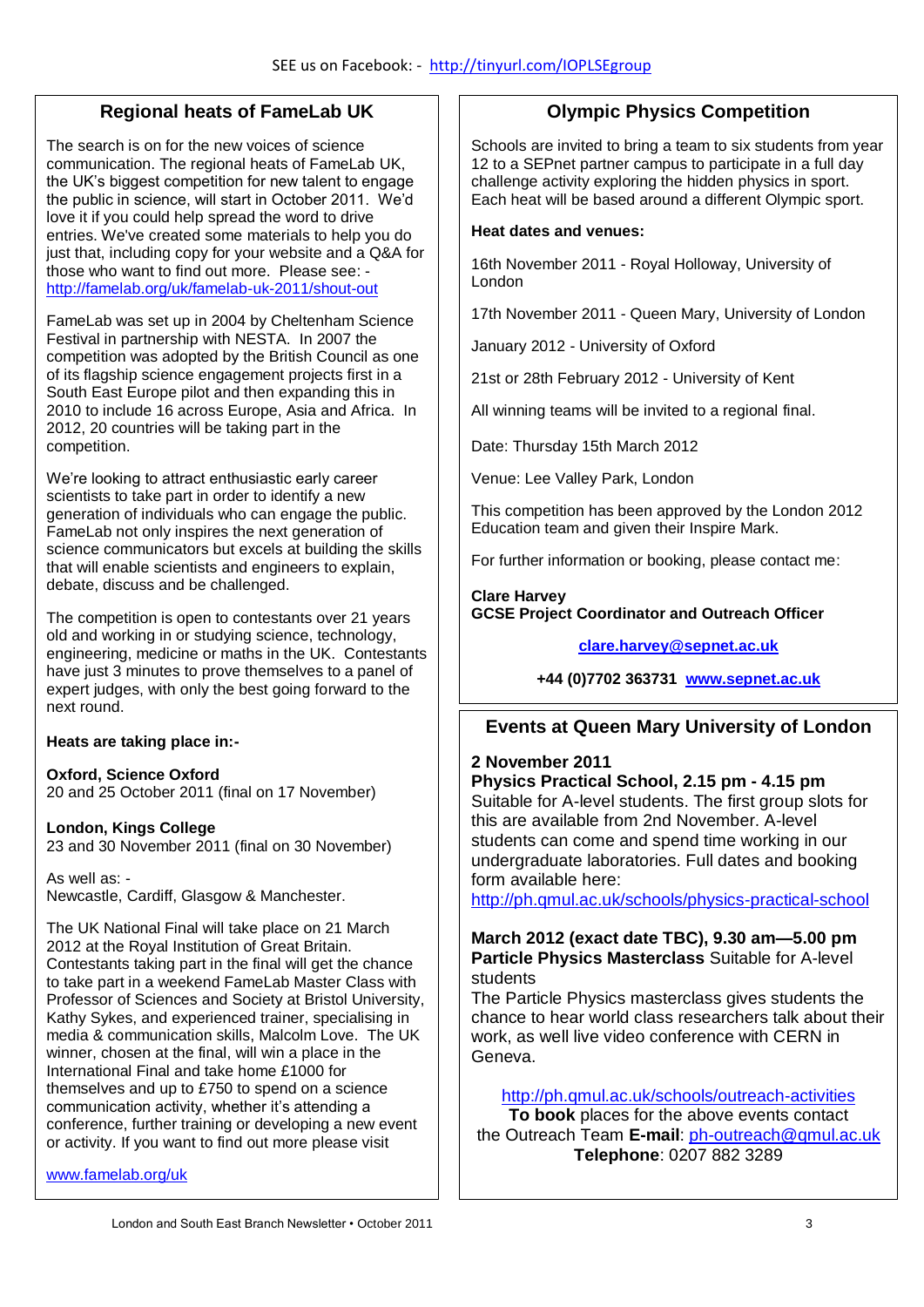### **York Science**

**Support materials for science teachers at Key Stage 3**

The University of York Science Education Group (UYSEG) has received funding from the Salters' Institute for the first phase of a new school science curriculum development project - York Science.

The project aims to develop a complete package of support materials for science teachers at Key Stage 3.

The new and distinctive features of the teaching materials we aim to develop are:

- an emphasis on science as the search for explanations of the behaviour of the material world that are based on evidence and careful reasoning.
- a central role for the 'big ideas' of science which shape the way we look at and think about the material world.

These are of intrinsic interest and cultural significance, and provide a basis for further learning.

 a focus on learning outcomes - the things we want students to be able to do as a result of their science learning. Learning outcomes include knowledge and understanding, the ability to apply and use ideas, to analyse and evaluate information, to present and evaluate arguments and knowledge claims, and to plan and carry out investigations to answer questions or solve problems.

Want to know more? Visit the website <http://www.york.ac.uk/education/projects/yorkscience/>

We look forward to hearing from you,

**Robin Millar and Mary Whitehouse Project Directors York Science University of York Science Education Group**

#### **INVITE to the Physics Communicators Group Prize award ceremony and meeting on: 'The Art of Communicating Physics'.**

Four shortlisted candidates will be giving their final presentations on 8 November 2.00pm at 76 Portland Place so that the judges can make the final selection for the Communicators Group Prize. The keynote speaker is Alok Jha from 'The Guardian'. London & SE Branch members are invited to the above event; there is no need to register and attendance is free, although if you are planning to attend please email [david.smith@brunel.ac.uk](mailto:david.smith@brunel.ac.uk) with names and numbers for catering purposes.

# **Upcoming Events**

**31 Oct 2011 19:30** at the William Penney Theatre, AWE, Aldermaston, Reading, RG7 4PR: **The Physics of Superheroes.**

**1 Nov 2011 19:30** at Rutherford Lecture Theatre1, University of Kent, Canterbury, CT2 7NZ **How round is the electron and why does it matter?**

**2 Nov 2011 18:30** at The Institute of Physics, 76 Portland Place, London, W1B 1NT **The Square Kilometre Array: a tool for astronomy and fundamental physics.**

**2 Nov 2011 18:30** at Lindop Building College Lane Campus, Hatfield, AL10 9AB.

#### **Apollo in perspective – how we went to the moon.**

**3 Nov 2011 11:00** REMS visit to the Mini Plant in Oxford. (This visit is full, Overflow visit 17 Nov. *E-mail [john.a.belling.secrems@gmail.com](mailto:john.a.belling.secrems@gmail.com) )*

**8 Nov 2011 19:30** Berrill Lecture Theatre, Open University, Milton Keynes, MK7 6AA

#### **The working brain: what physics can tell us about autism, shopping and learning algebra.**

**9 Nov 2011 17:00** The Weston Auditorium, De Havilland Campus,University of Hertfordshire, Hatfield, Herts, AL10 9AB

**Engineering the Olympics** Book at: 0845 474 3341 or

<http://www.eeesta.org.uk/seminars.php>

#### **More Events See: -**

[http://www.iop.org/activity/branches/south\\_east/l](http://www.iop.org/activity/branches/south_east/lse/calendar/index.html) [se/calendar/index.html](http://www.iop.org/activity/branches/south_east/lse/calendar/index.html)

**This e-newsletter has been produced by The London & South East Branch IOP** 

**The contents do not necessarily represent the views or policies of the Institute of Physics, except where explicitly stated.** 

**The Institute of Physics, 76 Portland Place, London W1B 1NT, UK. Tel 020 7470 4800. Fax 020 7470 4848.**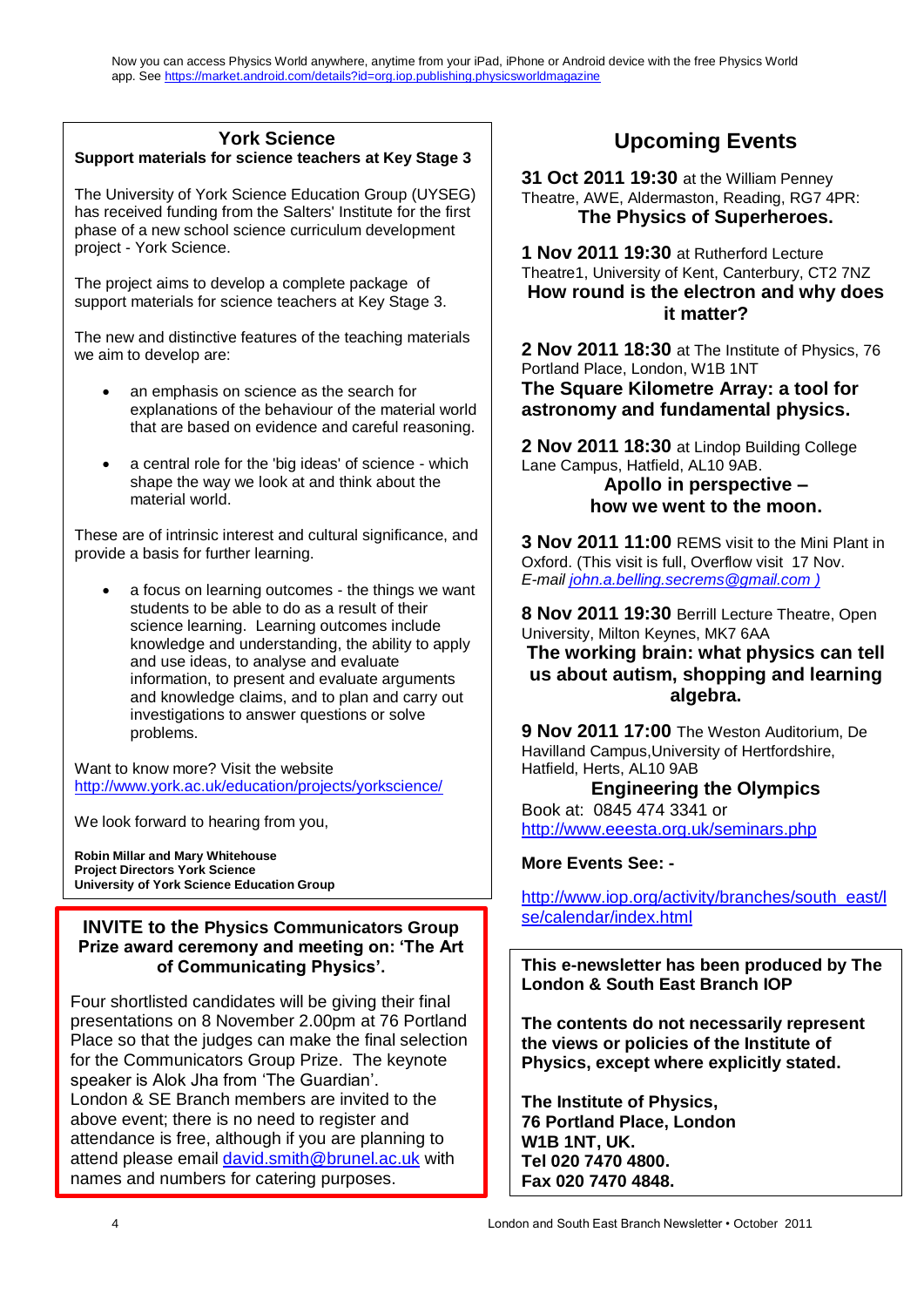**REMS Visit to the Royal Institution on the 20th October** communication

The RI, founded in 1799, is the oldest independent research body in the world. The building includes a research laboratory with resident scientists, a museum with historical scientific collections and facilities which support the RI's extensive public outreach programme.

Our party was split into two groups for a guided tour of the building, including the museum and research laboratory. The building itself was re-opened after a controversial refurbishment was completed in September 2009.

The top left picture shows Faraday's coils.

After lunch the Steinway Piano Showroom and Workshop was the next port of call.

Steinway & Sons was founded in 1853 by German immigrant Henry Engelhard Steinway in a Manhattan loft. The Company is dedicated to making the finest pianos in the world.



REMS visit Steinway



The instruments are renowned for their quality and are extensively used on concert platforms by the world's leading pianists. During our visit we learnt something about the history of the Company and visited the Restoration Centre and Showrooms. Steinway & Sons are kindly made no charge for this visit.

The visit organiser was John Lunn and the photographs are from Mike Quinton.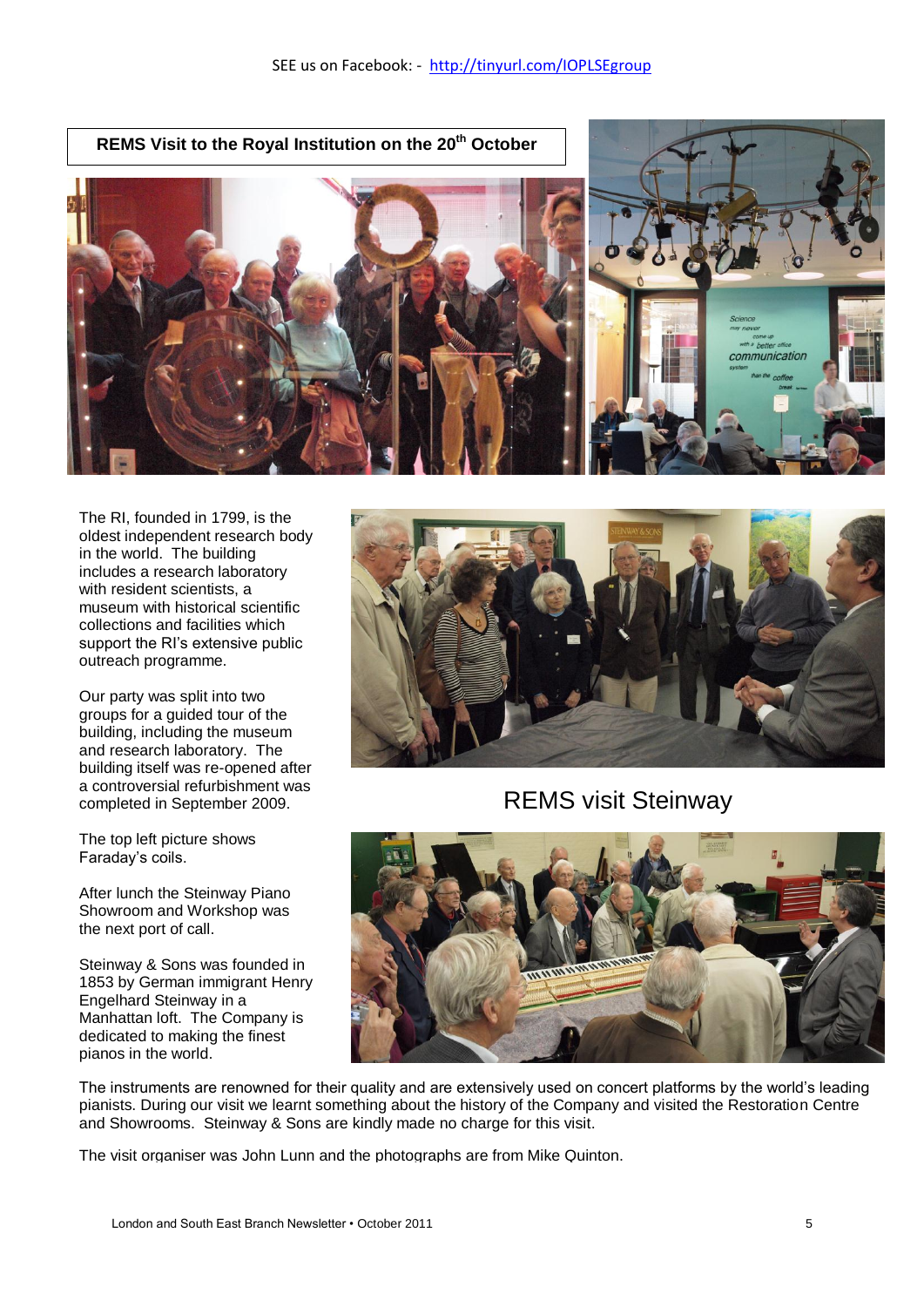# **From the Branch Secretary: -**

Many of you have been in contact regarding next month's annual dinner. Just to clarify, the dinner will start at 2000 after Sir Peter Knight's lecture 'From Bits to Qubits' on Wednesday 16th November. Sir Peter recently became President of the IOP so we are fortunate to have him as a speaker and our guest of honour for the annual dinner. Diners will go upstairs to the Herschel Room while delegates can take tea and coffee in the Rutherford catering suite. To register for the lecture please send me an email at [londonsoutheast@physics.org](mailto:londonsoutheast@physics.org) . To register for the dinner please use the form on the next page.

Our next lecture at the London Centre is on Wednesday 2nd November. Professor Steve Rawlings from the University of Oxford will talk about probably the most exciting project in radio astronomy: The Square Kilometre Array. This telescope will explore the origin of the universe, cosmic magnetism, dark energy, planet formation and (it is claimed) possibly detect alien transmissions! Details of this and other lectures can be found in the branch flyer or at

[http://www.iop.org/activity/branches/south\\_east/lse/calendar/index.html](http://www.iop.org/activity/branches/south_east/lse/calendar/index.html)

Branch members are invited to the Physics Communicators Group prize award ceremony and meeting on 'The Art of Communicating Physics'. Four short listed candidates will be giving their final presentations at 1400 on Tuesday 8th November at 76 Portland Place so that the judges can make the final selection for the Communicators Group Prize. The keynote speaker is Alok Jha from 'The Guardian'. London & SE Branch members are invited to the above event; there is no need to register and attendance is free, although if you are planning to attend please email [david.smith@brunel.ac.uk](mailto:david.smith@brunel.ac.uk) with names and numbers for catering purposes.

As before if I can be of assistance please do not hesitate to get in contact.

Len Lewell Branch Secretary [londonsoutheast@physics.org](mailto:londonsoutheast@physics.org)